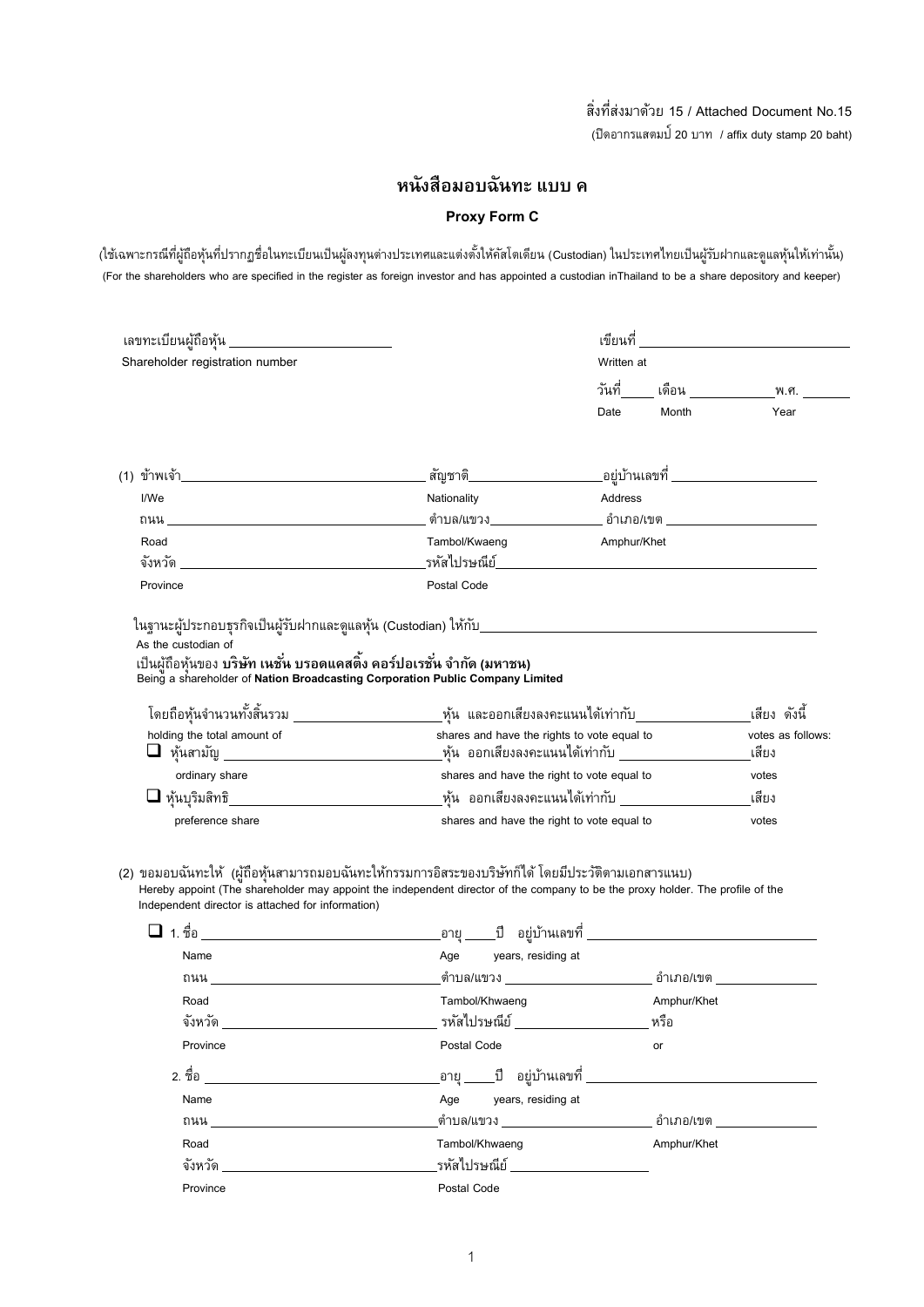## 2. มอบฉันทะให้กรรมการอิสระคนใดคนหนึ่งของบริษัท คือ นางสาวนริศรา ศรีสันต์

 Appoint any one of the following members of the Independent Directors of the Company is Miss. Narissara Srisunt (รายละเอียดประวัติกรรมการอิสระปรากฏตามสิ่งที่ส่งมาด้วย 9. ของหนังสือเชิญประชุมสามัญผู้ถือหุ้นประจำปี 2565) (Details of members of the Independent Directors of the Company are specified in Enclosure 9. of the Notice of the 2022 Annual General Meeting of Shareholders)

ทั้งนี้ ในกรณีที่กรรมการอิสระผู้รับมอบฉันทะคนใดคนหนึ่ง ไม่สามารถเข้าประชุมได้ ให้กรรมการอิสระที่เหลือเป็นผู้รับมอบฉันทะแทนกรรมการ อิสระที่ไม่สามารถเข้าประชุม

In this regard, in the case where any of such members of the Independent Directors is unable to attend the meeting, the other members of the Independent Directors shall be appointed as a proxy instead of the member of the Independent Directors who is unable to attend the meeting.

เป็นผู้แทนของข้าพเจ้าเพื่อเข้าประชุมและออกเสียงลงคะแนนแทนข้าพเจ้าในการประชุมสามัญผู้ถือหุ้นประจ าปี 2565 ในวันศุกร์ที่ 29 เมษายน 2565 เวลา 10.00 น. ผ่านสื่ออิเล็กทรอนิกส์ (E-AGM) เพียงรูปแบบเดียวเท่านั้น โดยถ่ายทอดจากห้องประชุมของสำนักงานของบริษัทฯ

as my/our proxy ("proxy") to attend and vote on my/our behalf at the 2022 Annual General Meeting of Shareholders of Nation Broadcasting Corporation Public Company Limited on Friday, April 29, 2022 at 10.00 a.m., will be held by electronic meeting (E-AGM) channel only broadcasting live from the meeting room of the company's office.

- (3) ข้าพเจ้าขอมอบฉันทะให้ผู้รับมอบฉันทะเข้าร่วมประชุมและออกเสียงลงคะแนนในครั้งนี้ ดังนี้
	- I/we authorize the proxy holder to attend the meeting and vote as this meeting as follows:
	- $\Box$  มอบฉันทะตามจำนวนหุ้นทั้งหมดที่ถือและมีสิทธิออกเสียงลงคะแนนได้ Grant all of my/our proxy in accordance with the amount of shares with voting right I/we hold
	- $\Box$  มอบฉันทะบางส่วน คือ

Grant certain of my/our proxy as follows:

| ⊿ ห้นสามัญ ___                                           | ้ออกเสียงลงคะแนนได้เท่ากับ _____<br>หั้น            | เสียง |
|----------------------------------------------------------|-----------------------------------------------------|-------|
| ordinary share                                           | shares and have the right to vote equal to          | votes |
| ห้นบริมสิทธิ__                                           | ทั้น<br>้ออกเสี่ยงลงคะแนนได้เท่ากับ ___             | เสียง |
| preference share<br>รวมสิทธิออกเสียงลงคะแนนทั้งหมด เสียง | shares and have the right to vote equal to<br>เสียง | votes |
| Total voting right votes                                 | votes                                               |       |

(4) ข้าพเจ้าได้มอบฉันทะให้ผู้รับมอบฉันทะในการเข้าร่วมประชุมและออกเสียงลงคะแนนในครั้งนี้ ดังนี้

I/we authorize the proxy holder to attend the meeting and vote as this meeting as follows:

## **วาระที่ 1 พิจารณารบัรองรายงานการประชุมสามัญผู้ถือหุ้น ประจ าปี 2564 ซึ่งประชุมเมื่อวันที่ 9 เมษายน 2564**

#### **Agenda 1 To consider and certify minutes of the 2021 Annual General Meeting of Shareholders which was held on April 9, 2021**

#### ให้ผู้รับมอบฉันทะมีสิทธิพิจารณาและลงมติแทนข้าพเจ้าได้ทุกประการตามที่เห็นสมควร

The proxy shall have the right on my/our behalf to consider and approve independently as it deems appropriate.

 $\Box$  ให้ผู้รับมอบฉันทะออกเสี่ยงลงคะแนนตามความประสงค์ของข้าพเจ้า ดังนี้

The proxy shall have the right to approve in accordance with my/our intention as follows:

| ⊺หนดาย | .ม่เห็นด้วย<br>.สยง | ⊷<br>เสยง<br>งดออกเสยง | เสยง  |
|--------|---------------------|------------------------|-------|
| pprove | votes<br>sapprove   | votes<br>itair         | votes |

## **วาระที่ 2 รบัทราบรายงานผลการดา เนินงานของบริษทั ฯ สา หรบัปี2564**

#### **Agenda 2 To acknowledge the Company's operational results for the year 2021**

(ไม่มีการลงคะแนนในวาระนี้ / No casting of votes in this agenda)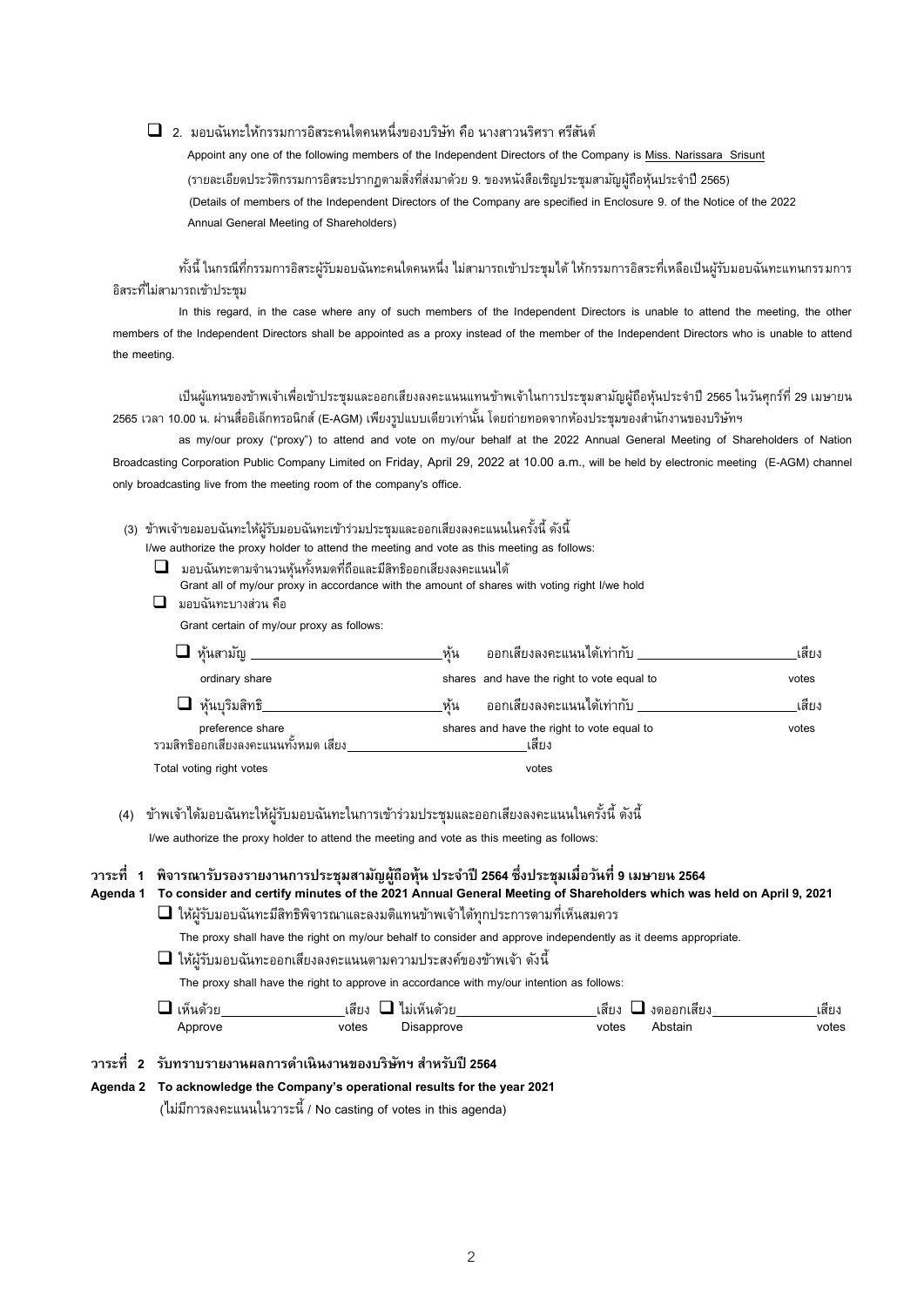|             |                            | ิ วาระที่   3   พิจารณาอนุมัติงบการเงิน สำหรับรอบระยะเวลาบัญชี สิ้นสุด ณ วันที่ 31 ธันวาคม 2564                                                                                           |                                                             |                            |       |                                                                                                                                 |                |  |  |
|-------------|----------------------------|-------------------------------------------------------------------------------------------------------------------------------------------------------------------------------------------|-------------------------------------------------------------|----------------------------|-------|---------------------------------------------------------------------------------------------------------------------------------|----------------|--|--|
|             |                            | Agenda 3 To consider and approve the Company's financial statements for the fiscal year ended December 31, 2021                                                                           |                                                             |                            |       |                                                                                                                                 |                |  |  |
|             |                            | $\Box$ ให้ผู้รับมอบฉันทะมีสิทธิพิจารณาและลงมติแทนข้าพเจ้าได้ทุกประการตามที่เห็นสมควร                                                                                                      |                                                             |                            |       |                                                                                                                                 |                |  |  |
|             |                            | The proxy shall have the right on my/our behalf to consider and approve independently as it deems appropriate.                                                                            |                                                             |                            |       |                                                                                                                                 |                |  |  |
|             |                            | $\Box$ ให้ผู้รับมอบฉันทะออกเสี่ยงลงคะแนนตามความประสงค์ของข้าพเจ้า ดังนี้                                                                                                                  |                                                             |                            |       |                                                                                                                                 |                |  |  |
|             |                            | The proxy shall have the right to approve in accordance with my/our intention as follows:                                                                                                 |                                                             |                            |       |                                                                                                                                 |                |  |  |
|             | $\Box$ เห็นด้วย            |                                                                                                                                                                                           | ี่ เสียง                     ไม่เห็นด้วย                    |                            |       | _เสียง □ งดออกเสียง_                                                                                                            | เสียง          |  |  |
|             | Approve                    |                                                                                                                                                                                           | votes                                                       | Disapprove                 | votes | Abstain                                                                                                                         | votes          |  |  |
|             |                            |                                                                                                                                                                                           |                                                             |                            |       |                                                                                                                                 |                |  |  |
|             |                            |                                                                                                                                                                                           |                                                             |                            |       | ้วาระที่ 4 พิจารณาอนุมัติงดการจัดสรรกำไรสุทธิเป็นทุนสำรองตามกฎหมายและงดจ่ายเงินปันผลจากผลการดำเนินงานประจำปี 2564               |                |  |  |
|             |                            |                                                                                                                                                                                           |                                                             |                            |       | Agenda 4 To consider and approve the omission of the allocation of net profit as legal reserve and the omission of the dividend |                |  |  |
|             |                            | payment from the operational results for the year 2021                                                                                                                                    |                                                             |                            |       |                                                                                                                                 |                |  |  |
|             |                            | $\Box$ ให้ผู้รับมอบฉันทะมีสิทธิพิจารณาและลงมติแทนข้าพเจ้าได้ทุกประการตามที่เห็นสมควร                                                                                                      |                                                             |                            |       |                                                                                                                                 |                |  |  |
|             |                            | The proxy shall have the right on my/our behalf to consider and approve independently as it deems appropriate.<br>$\Box$ ให้ผู้รับมอบฉันทะออกเสียงลงคะแนนตามความประสงค์ของข้าพเจ้า ดังนี้ |                                                             |                            |       |                                                                                                                                 |                |  |  |
|             |                            | The proxy shall have the right to approve in accordance with my/our intention as follows:                                                                                                 |                                                             |                            |       |                                                                                                                                 |                |  |  |
|             |                            |                                                                                                                                                                                           |                                                             |                            |       |                                                                                                                                 |                |  |  |
|             | $\Box$ เห็นด้วย<br>Approve | __________________เสียง <b>❑ ไ</b> ม่เห็นด้วย_                                                                                                                                            | votes                                                       | Disapprove                 | votes | _เสียง ◘ งดออกเสียง_<br>Abstain                                                                                                 | เสียง<br>votes |  |  |
|             |                            |                                                                                                                                                                                           |                                                             |                            |       |                                                                                                                                 |                |  |  |
| วาระที<br>5 |                            | พิจารณาอนุมัติการแต่งตั้งกรรมการแทนกรรมการที่พ้นจากตำแหน่งตามวาระ                                                                                                                         |                                                             |                            |       | Agenda 5 To consider and approve the appointment of directors in replacement of the directors who retire by rotation            |                |  |  |
|             |                            | $\Box$ ให้ผู้รับมอบฉันทะมีสิทธิพิจารณาและลงมติแทนข้าพเจ้าได้ทุกประการตามที่เห็นสมควร                                                                                                      |                                                             |                            |       |                                                                                                                                 |                |  |  |
|             |                            | The proxy shall have the right on my/our behalf to consider and approve independently as it deems appropriate.                                                                            |                                                             |                            |       |                                                                                                                                 |                |  |  |
|             |                            | $\Box$ ให้ผู้รับมอบฉันทะออกเสียงลงคะแนนตามความประสงค์ของข้าพเจ้า ดังนี้                                                                                                                   |                                                             |                            |       |                                                                                                                                 |                |  |  |
|             |                            | The proxy shall have the right to approve in accordance with my/our intention as follows:                                                                                                 |                                                             |                            |       |                                                                                                                                 |                |  |  |
|             |                            | $\Box$ เห็นด้วยกับการแต่งตั้งกรรมการทั้งชุด                                                                                                                                               |                                                             |                            |       | เสียง                                                                                                                           |                |  |  |
|             |                            | Approve the election of the entire Board of Directors,                                                                                                                                    |                                                             |                            |       | votes                                                                                                                           |                |  |  |
|             |                            | เห็นด้วยกับการแต่งตั้งกรรมการรายบุคคล ดังนี้<br>Approve the election of the individual certain directors as follows:                                                                      |                                                             |                            |       |                                                                                                                                 |                |  |  |
|             |                            | 5.1 ชื่อกรรมการ : หายสุธี ผ่องไพบูลย์                                                                                                                                                     |                                                             |                            |       |                                                                                                                                 |                |  |  |
|             |                            | 5.1 Name of Director : Mr.Sutee Phongpaiboon                                                                                                                                              |                                                             |                            |       |                                                                                                                                 |                |  |  |
|             |                            | ให้ผู้รับมอบฉันทะมีสิทธิพิจารณาและลงมติแทนข้าพเจ้าได้ทุกประการตามที่เห็นสมควร                                                                                                             |                                                             |                            |       |                                                                                                                                 |                |  |  |
|             |                            |                                                                                                                                                                                           |                                                             |                            |       | The proxy shall have the right on my/our behalf to consider and approve independently as it deems appropriate.                  |                |  |  |
|             |                            | ให้ผู้รับมอบฉันทะออกเสียงลงคะแนนตามความประสงค์ของข้าพเจ้า ดังนี้                                                                                                                          |                                                             |                            |       |                                                                                                                                 |                |  |  |
|             |                            | The proxy shall have the right to approve in accordance with my/our intention as follows:                                                                                                 |                                                             |                            |       |                                                                                                                                 |                |  |  |
|             |                            |                                                                                                                                                                                           |                                                             |                            |       |                                                                                                                                 |                |  |  |
|             |                            | เห็นด้วย<br>Approve                                                                                                                                                                       | ________________เสียง                 'ไม่เห็นด้วย<br>votes | Disapprove                 | votes | $\mathfrak l$ สี่ยง $\Box$ งดออกเสี่ยง<br>Abstain                                                                               | เสียง<br>votes |  |  |
|             |                            |                                                                                                                                                                                           |                                                             |                            |       |                                                                                                                                 |                |  |  |
|             |                            | 5.2 ชื่อกรรมการ : นางวรางคณา กัลยาณประดิษฐ                                                                                                                                                |                                                             |                            |       |                                                                                                                                 |                |  |  |
|             |                            |                                                                                                                                                                                           |                                                             |                            |       |                                                                                                                                 |                |  |  |
|             |                            | 5.2 Name of Director: Warangkana Kalayanapradit                                                                                                                                           |                                                             |                            |       |                                                                                                                                 |                |  |  |
|             |                            | $\Box$ ിห้ผู้รับมอบฉันทะมีสิทธิพิจารณาและลงมติแทนข้าพเจ้าได้ทุกประการตามที่เห็นสมควร                                                                                                      |                                                             |                            |       |                                                                                                                                 |                |  |  |
|             |                            |                                                                                                                                                                                           |                                                             |                            |       | The proxy shall have the right on my/our behalf to consider and approve independently as it deems appropriate.                  |                |  |  |
|             |                            | $\Box$ ให้ผู้รับมอบฉันทะออกเสียงลงคะแนนตามความประสงค์ของข้าพเจ้า ดังนี้                                                                                                                   |                                                             |                            |       |                                                                                                                                 |                |  |  |
|             |                            | The proxy shall have the right to approve in accordance with my/our intention as follows:                                                                                                 |                                                             |                            |       |                                                                                                                                 |                |  |  |
|             |                            | เห็นด้วย                                                                                                                                                                                  |                                                             | ี่ เสียง  ่⊒ี่ ไม่เห็นด้วย |       | เสียง ◘ งดออกเสียง_                                                                                                             | เสียง          |  |  |
|             |                            | Approve                                                                                                                                                                                   | votes                                                       | Disapprove                 | votes | Abstain                                                                                                                         | votes          |  |  |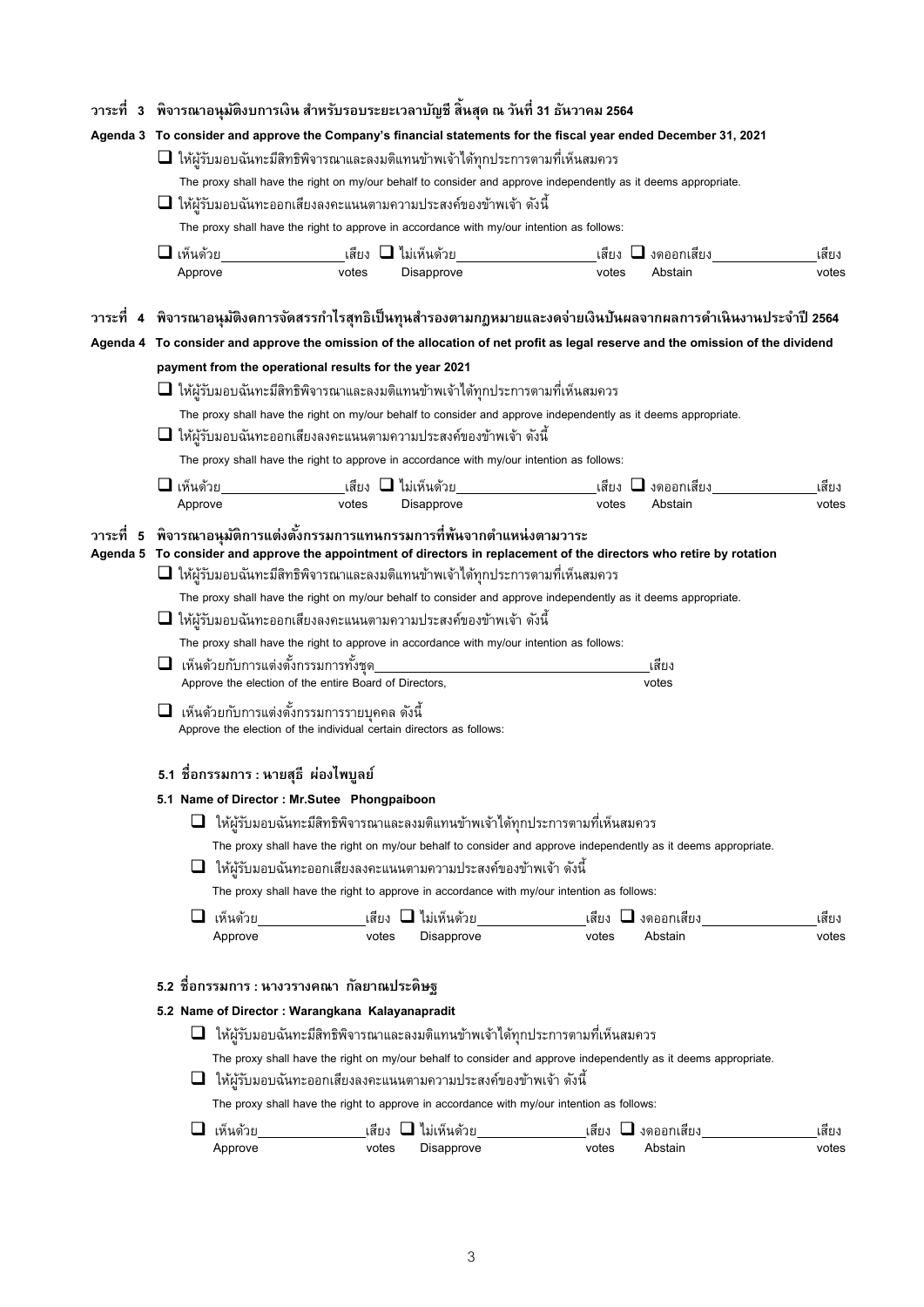|  | 5.3 ชื่อกรรมการ : พลเอกวัธนชัย ฉายเหมือนวงศ์ |
|--|----------------------------------------------|
|  |                                              |

|                       |                       |                     | 5.3 Name of Director: GEN. Watanachai Chaimuanwong |                                                                                                                                                                                                                                                                                                 |                                                                                                                                                                                                                                   |                                                                                                                                                                                                                                                                                                                                                                                                                                                                                                                                                                                                                                                                                                                                             |                |
|-----------------------|-----------------------|---------------------|----------------------------------------------------|-------------------------------------------------------------------------------------------------------------------------------------------------------------------------------------------------------------------------------------------------------------------------------------------------|-----------------------------------------------------------------------------------------------------------------------------------------------------------------------------------------------------------------------------------|---------------------------------------------------------------------------------------------------------------------------------------------------------------------------------------------------------------------------------------------------------------------------------------------------------------------------------------------------------------------------------------------------------------------------------------------------------------------------------------------------------------------------------------------------------------------------------------------------------------------------------------------------------------------------------------------------------------------------------------------|----------------|
|                       |                       |                     |                                                    |                                                                                                                                                                                                                                                                                                 | $\Box$ ിห้ผู้รับมอบฉันทะมีสิทธิพิจารณาและลงมติแทนข้าพเจ้าได้ทุกประการตามที่เห็นสมควร                                                                                                                                              |                                                                                                                                                                                                                                                                                                                                                                                                                                                                                                                                                                                                                                                                                                                                             |                |
|                       |                       |                     |                                                    |                                                                                                                                                                                                                                                                                                 |                                                                                                                                                                                                                                   | The proxy shall have the right on my/our behalf to consider and approve independently as it deems appropriate.                                                                                                                                                                                                                                                                                                                                                                                                                                                                                                                                                                                                                              |                |
|                       |                       |                     |                                                    | $\Box$ ിห้ผู้รับมอบฉันทะออกเสียงลงคะแนนตามความประสงค์ของข้าพเจ้า ดังนี้                                                                                                                                                                                                                         |                                                                                                                                                                                                                                   |                                                                                                                                                                                                                                                                                                                                                                                                                                                                                                                                                                                                                                                                                                                                             |                |
|                       |                       |                     |                                                    |                                                                                                                                                                                                                                                                                                 | The proxy shall have the right to approve in accordance with my/our intention as follows:                                                                                                                                         |                                                                                                                                                                                                                                                                                                                                                                                                                                                                                                                                                                                                                                                                                                                                             |                |
|                       |                       |                     |                                                    |                                                                                                                                                                                                                                                                                                 |                                                                                                                                                                                                                                   |                                                                                                                                                                                                                                                                                                                                                                                                                                                                                                                                                                                                                                                                                                                                             |                |
|                       |                       | เห็นด้วย<br>Approve | votes                                              | Disapprove                                                                                                                                                                                                                                                                                      | เสียง $\square$ ไม่เห็นด้วย                 เสียง $\square$ งดออกเสียง<br>votes                                                                                                                                                   | Abstain                                                                                                                                                                                                                                                                                                                                                                                                                                                                                                                                                                                                                                                                                                                                     | เสียง<br>votes |
|                       |                       |                     |                                                    |                                                                                                                                                                                                                                                                                                 |                                                                                                                                                                                                                                   |                                                                                                                                                                                                                                                                                                                                                                                                                                                                                                                                                                                                                                                                                                                                             |                |
|                       |                       |                     | 5.4 ชื่อกรรมการ : นางสาวปิยะดา ปุณณกิติเกษม        |                                                                                                                                                                                                                                                                                                 |                                                                                                                                                                                                                                   |                                                                                                                                                                                                                                                                                                                                                                                                                                                                                                                                                                                                                                                                                                                                             |                |
|                       |                       |                     | 5.4 Name of Director : Miss Piyada Punnakitikasem  |                                                                                                                                                                                                                                                                                                 |                                                                                                                                                                                                                                   |                                                                                                                                                                                                                                                                                                                                                                                                                                                                                                                                                                                                                                                                                                                                             |                |
|                       |                       |                     |                                                    |                                                                                                                                                                                                                                                                                                 | $\Box$ ിห้ผู้รับมอบฉันทะมีสิทธิพิจารณาและลงมติแทนข้าพเจ้าได้ทุกประการตามที่เห็นสมควร                                                                                                                                              |                                                                                                                                                                                                                                                                                                                                                                                                                                                                                                                                                                                                                                                                                                                                             |                |
|                       |                       |                     |                                                    |                                                                                                                                                                                                                                                                                                 |                                                                                                                                                                                                                                   | The proxy shall have the right on my/our behalf to consider and approve independently as it deems appropriate.                                                                                                                                                                                                                                                                                                                                                                                                                                                                                                                                                                                                                              |                |
|                       |                       |                     |                                                    | $\Box$ ിห้ผู้รับมอบฉันทะออกเสียงลงคะแนนตามความประสงค์ของข้าพเจ้า ดังนี้                                                                                                                                                                                                                         |                                                                                                                                                                                                                                   |                                                                                                                                                                                                                                                                                                                                                                                                                                                                                                                                                                                                                                                                                                                                             |                |
|                       |                       |                     |                                                    |                                                                                                                                                                                                                                                                                                 | The proxy shall have the right to approve in accordance with my/our intention as follows:                                                                                                                                         |                                                                                                                                                                                                                                                                                                                                                                                                                                                                                                                                                                                                                                                                                                                                             |                |
|                       |                       | เห็นด้วย            |                                                    |                                                                                                                                                                                                                                                                                                 |                                                                                                                                                                                                                                   |                                                                                                                                                                                                                                                                                                                                                                                                                                                                                                                                                                                                                                                                                                                                             | เสียง          |
|                       |                       | Approve             | votes                                              | Disapprove                                                                                                                                                                                                                                                                                      | votes                                                                                                                                                                                                                             | Abstain                                                                                                                                                                                                                                                                                                                                                                                                                                                                                                                                                                                                                                                                                                                                     | votes          |
|                       |                       |                     |                                                    |                                                                                                                                                                                                                                                                                                 |                                                                                                                                                                                                                                   |                                                                                                                                                                                                                                                                                                                                                                                                                                                                                                                                                                                                                                                                                                                                             |                |
|                       | $\Box$ เห็นด้วย       |                     | เสียง        ไม่เห็นด้วย                           | $\Box$ ให้ผู้รับมอบฉันทะออกเสี่ยงลงคะแนนตามความประสงค์ของข้าพเจ้า ดังนี้<br>The proxy shall have the right to approve in accordance with my/our intention as follows:                                                                                                                           |                                                                                                                                                                                                                                   |                                                                                                                                                                                                                                                                                                                                                                                                                                                                                                                                                                                                                                                                                                                                             | เสียง          |
|                       |                       |                     |                                                    |                                                                                                                                                                                                                                                                                                 |                                                                                                                                                                                                                                   |                                                                                                                                                                                                                                                                                                                                                                                                                                                                                                                                                                                                                                                                                                                                             |                |
|                       | Approve               |                     | votes                                              | Disapprove                                                                                                                                                                                                                                                                                      | votes                                                                                                                                                                                                                             | Abstain                                                                                                                                                                                                                                                                                                                                                                                                                                                                                                                                                                                                                                                                                                                                     | votes          |
|                       | ⊔ เห็นด้วย<br>Approve |                     | เสียง<br>votes                                     | $\Box$ ให้ผู้รับมอบฉันทะมีสิทธิพิจารณาและลงมติแทนข้าพเจ้าได้ทุกประการตามที่เห็นสมควร<br>$\Box$ ให้ผ้รับมอบฉันทะออกเสียงลงคะแนนตามความประสงค์ของข้าพเจ้า ดังนี้<br>The proxy shall have the right to approve in accordance with my/our intention as follows:<br>$\Box$ ไม่เห็นด้วย<br>Disapprove | วาระที่   7   พิจารณาอนุมัติการแต่งตั้งผู้สอบบัญชีและกำหนดค่าตอบแทนของผู้สอบบัญชีประจำปี 2565<br>The proxy shall have the right on my/our behalf to consider and approve independently as it deems appropriate.<br>เสียง<br>votes | Agenda 7 To consider and approve the appointment of the auditors and the determination of audit fee for the year 2022<br>$\Box$ งดออกเสียง<br>Abstain                                                                                                                                                                                                                                                                                                                                                                                                                                                                                                                                                                                       | เสียง<br>votes |
| วาระที่ 8<br>Agenda 8 |                       |                     | แล้วทั้งหมดของบริษัทฯ ซึ่งเป็นบุคคลที่เกี่ยวโยงกัน | number of sold shares of the Company and is considered a connected person                                                                                                                                                                                                                       |                                                                                                                                                                                                                                   | ี พิจารณาอนุมัติให้บริษัทฯ ขายหุ้นสามัญในบริษัท เอ็นบีซี เน็กซ์ วิชั่น จำกัด จำนวน 85,999,997 หุ้น หรือคิดเป็นร้อยละ 99.99<br>ของทุนจดทะเบียนของ บริษัท เอ็นบีซี เน็กซ์ วิชั่น จำกัด ให้แก่บริษัท เนชั่น มัลติมีเดีย กรุ๊ป จำกัด (มหาชน) ซึ่งเป็นผู้มีอำนาจ<br>ควบคุมของบริษัทฯ ซึ่งถือหุ้นในบริษัทฯ จำนวน 803,361,455 หุ้น หรือคิดเป็นสัดส่วนร้อยละ 71.45 ของจำนวนหุ้นที่จำหน่าย<br>To approve the sale of 85,999,997 ordinary shares in NBC Next Vision Company Limited, or equivalent to 99.99% of the<br>registered capital of NBC Next Vision Company Limited to Nation Multimedia Group Public Company Limited, the<br>Company's controlling person who holds 803,361,455 shares in the Company, or equivalent to 71.45% of the total |                |

| เห็นด้วย | เสียง | ้ไม่เห็นด้วย | เสยง  | งดออกเสียง | เสยง  |
|----------|-------|--------------|-------|------------|-------|
| Approve  | votes | Disapprove   | votes | Abstair    | votes |